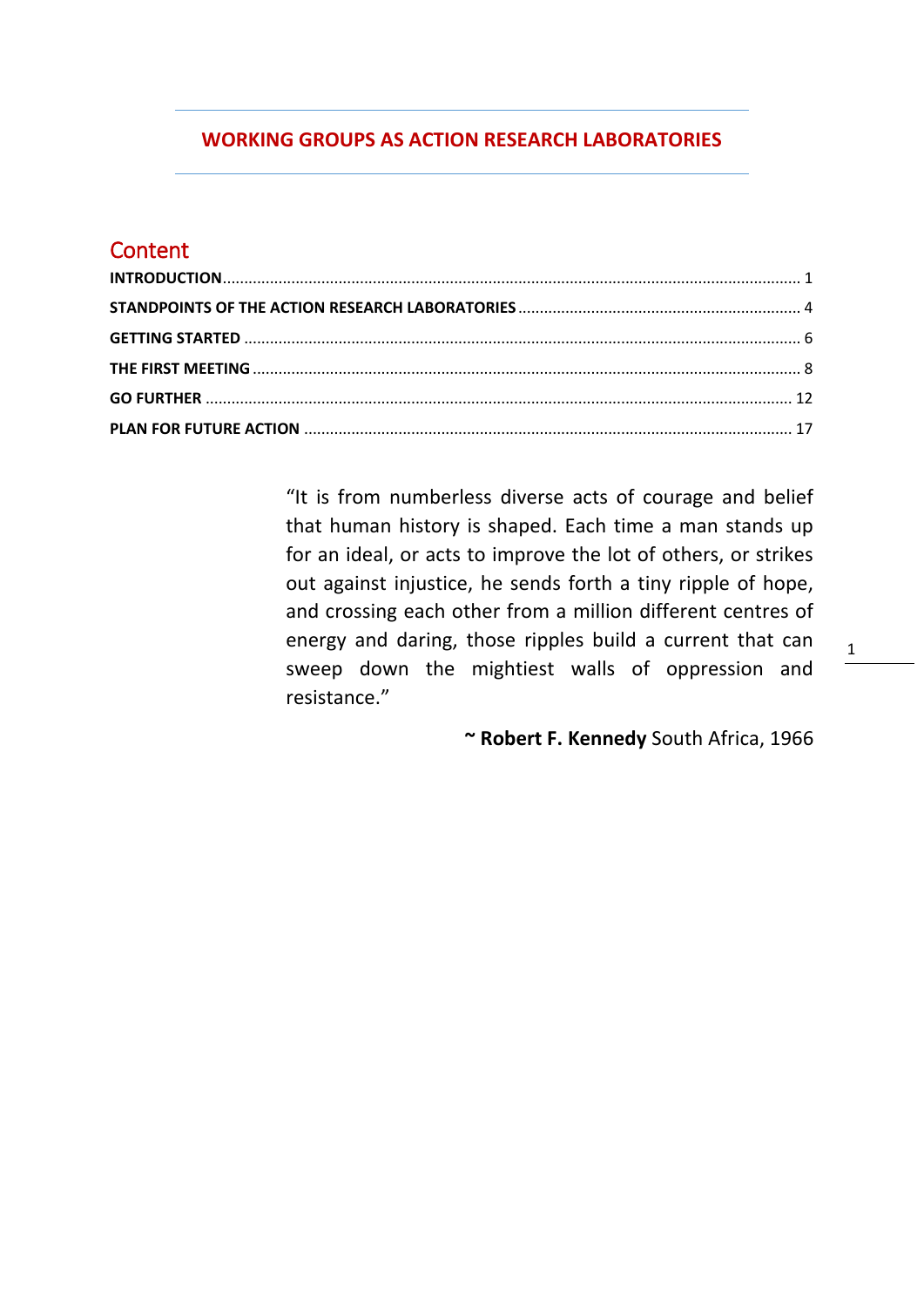# **INTRODUCTION**

The purpose of this guide is to support working groups in countries which participate in the PRECEDE project in developing their capacities to promote social change through active ongoing use of action research methods.

Social change refers to any significant alteration over time in behaviour patterns and cultural values and norms. This is a broad umbrella to encompass a range of [typical social and civic](http://animatingdemocracy.org/social-impact-indicators/typical-social-civic-outcomes)  [outcomes](http://animatingdemocracy.org/social-impact-indicators/typical-social-civic-outcomes) from increased awareness and understanding, to attitudinal change, to increased civic participation, the building of public will, to policy change that corrects injustice. Even though social change starts with the individual, the meaning of the creation of working groups in the PRECEDE project is to achieve an impact of social changes that happen at a broader institutional, group, or community level.

Having in mind that the overall objective of the PRECEDE project is to support civil society's influence through the reconciliation process and cohesion through education in early years in the Balkan Region and Europe, this guide is directed to the establishment of national working groups which will use action research methods in the process of an improvement of respect for diversity and peace building in early and preschool childhood, which includes the child's development and education.

The two main standpoints of this guide are<sup>1</sup>:

1

- peacebuilding, which reflects a general understanding that the underlying, structural inequalities contributing to violence should be addressed in order to achieve lasting peace and avoid a relapse into conflict (peacebuilding is a multidimensional range of measures to reduce the risk of or relapse into conflict by addressing both the causes and consequences of conflict, and strengthening national capacities at all levels for conflict management in order to lay the foundations for sustainable peace and development)
- education, which can promote peace or perpetuate violence in myriad and complex ways (education systems can assist in conflict transformation and contribute to positive peace by promoting social justice, guaranteeing more equitable access to learning and the social and economic status connected to education, encouraging understanding and reconciliation between groups in conflict, and equipping children with the knowledge, attitudes, and skills they need to interact with others in a nonviolent and respectful way).

**The Action Research Laboratory is a place where civic society organisations, together with educational and other institutions, gather to generate clearer shared understandings, build** 

 $^1$  According to: Reilly, E. (2013): Peacebuilding Knowledge, Attitudes and Skills: Desk Review and Recommendations. UNICEF, http://learningforpeace.unicef.org/wp-content/uploads/2013/08/Peacebuilding-Knowledge-Attitudes-and-Skills-Desk-Review-and-Recommendations.pdf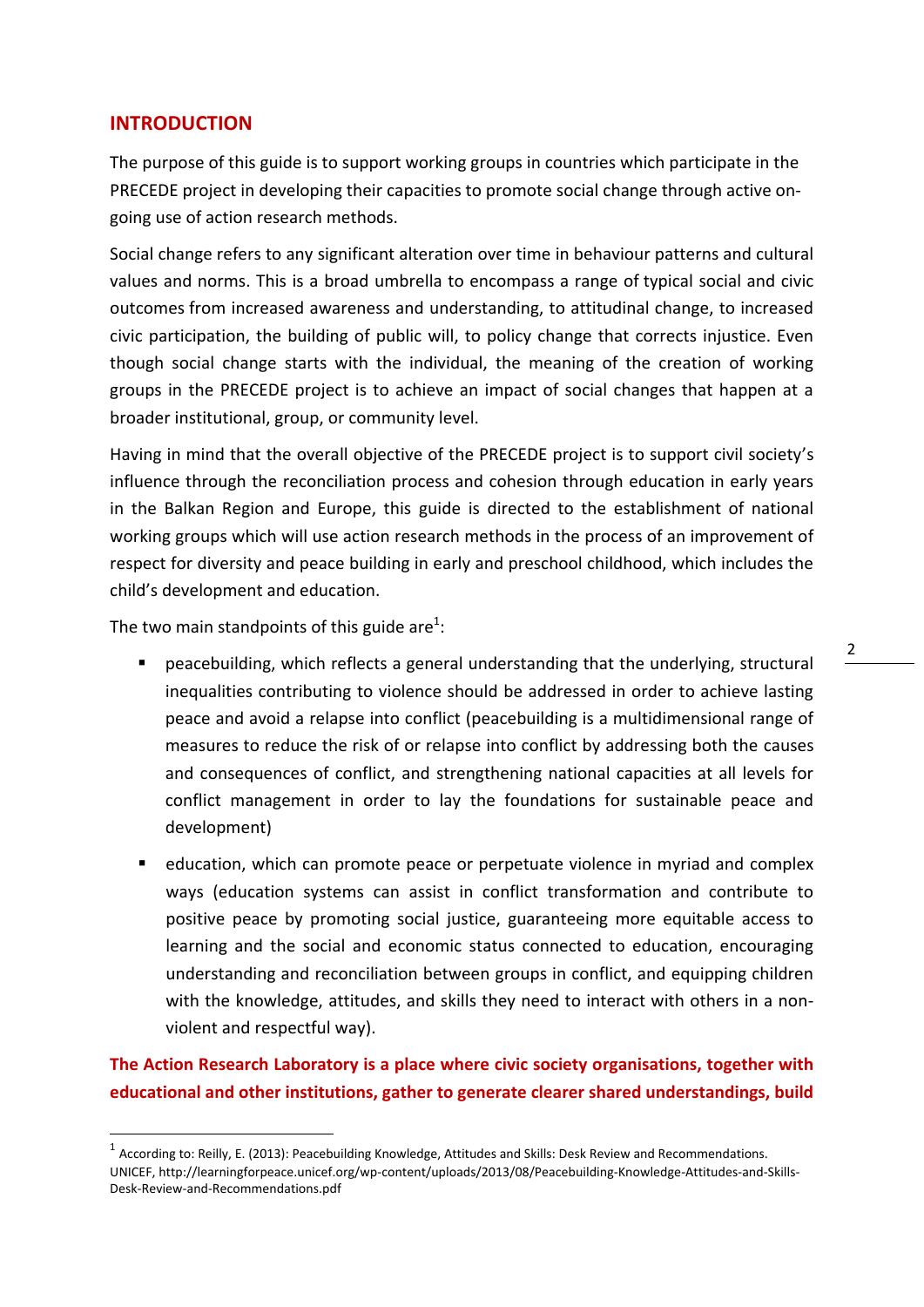**collaborative capabilities for reflection, and generate imaginative, well thought-out changes in management structure and practice according to peace building and respect for diversity in early childhood development and practice.**

The **main premise** of the creation of the Action Research Laboratory is that the best way to learn is through experience and continuous confrontation of theories and research with the real needs, challenges and opportunities in the process of peace building and respect for diversity. As participants of the Action Research Laboratory observe the consequences of their actions, by using an action research method, they are capable of creating new explanations and paradigms on how the culture of peace and respect can be reached and developed.

As every working group, the Action Research Laboratories developed in the PRECEDE project are based on **five main elements** of effective group work. Those are:

- **responsibility** (each participant contributes as much as he/she can and does his/her best in the implementation of the project's activities)
- **reliance** (each participant helps the others to learn from the project's activities and complete the project's tasks)
- **relations** (each participant shows acceptance for different personalities and encourages others to share information, to exchange viewpoints, to discuss learning strategies etc.)
- **respect** (each participant is sensitive to each other's needs, feelings and positions) and
- **reflection** (each participant is aware of the group process and cares about the working process, quality of communication, obtained results and other relevant aspects of the project).

**The general aims** of the Action Research Laboratories are:

- **exchanging ideas** freely and clearly among the participants about different aspects of inequity and discrimination in early childhood development and education
- **Examining** objectively different aspects of inequity and discrimination in early childhood development and education
- **sharing ideas** and **accepting new ideas** about the ways in which inequity and discrimination can be solved and changed with respect for diversity and peace building
- **using action research** in the process of improvement of social justice, respect for diversity and peace building in early childhood development and education.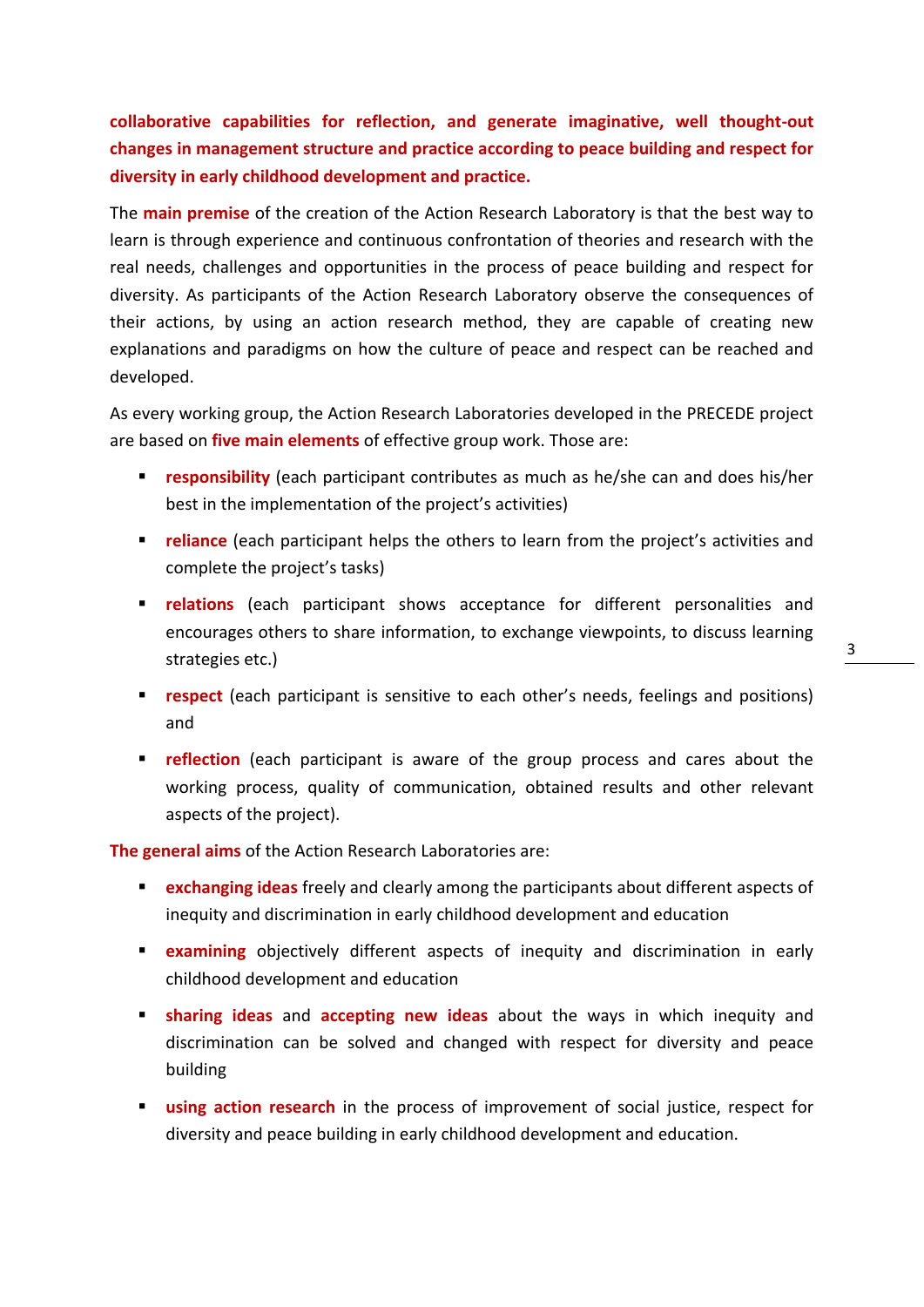Having those components of working groups in mind, the process of establishing and work of Action Research Laboratories is explained in the following chapters.

#### <span id="page-3-0"></span>**STANDPOINTS OF THE ACTION RESEARCH LABORATORIES**

The European Commission published in 2016, an independent report which reviews the most relevant European and international research on education policies and practice to foster tolerance, respect for diversity and civic responsibility in children and young people in the European Union. This report summarised the existing knowledge and distils policy lessons based on existing evidence<sup>2</sup>. Even though the report is focused primarily on ethnic, religious and cultural diversity, the practises and strategies discussed in the report are relevant for PRECEDE's Action Research Laboratories because all dimensions of cultural diversity most often interplay with other dimensions and identities such as gender, disability, socio-economic status, age, etc. That is why some authors' conclusions are highlighted here, which can be used as the standpoint of each Action Research Laboratory:

- **Respect for others can be taught**. From an early age there is a need to correct misconceptions and provide opportunities for genuine intercultural experiences.
- **Educational policies that encourage peace building create conditions for interethnic cooperation and fostering respect for diversity***.* However, simply bringing children from different backgrounds together physically is not sufficient to reduce prejudice and develop positive relations; institutions need to create the same conditions for all children and ensure that the staff have competences for developing an inclusive culture.
- **The way an institution operates makes a difference**. In particular, the whole institution's approaches and its strong and dynamic ties to the local community have great potential for promoting cohesion and social justice. Such institutions create a sustainable positive atmosphere, as well as a stronger sense of belonging to the institution.
- **New effective methods for creating inclusive environments have been developed in recent years***.* Methods such as project-based learning, cooperative learning, service learning and peer education have demonstrated their value in developing peace building and respect for diversity.

**.** 

<sup>&</sup>lt;sup>2</sup> Van Driel, B., Darmody, M., Kerzil, J., 'Education policies and practices to foster tolerance, respect for diversity and civic responsibility in children and young people in the EU', *NESET II report,* Luxembourg: Publications Office of the European Union, 2016. doi: 10.2766/46172.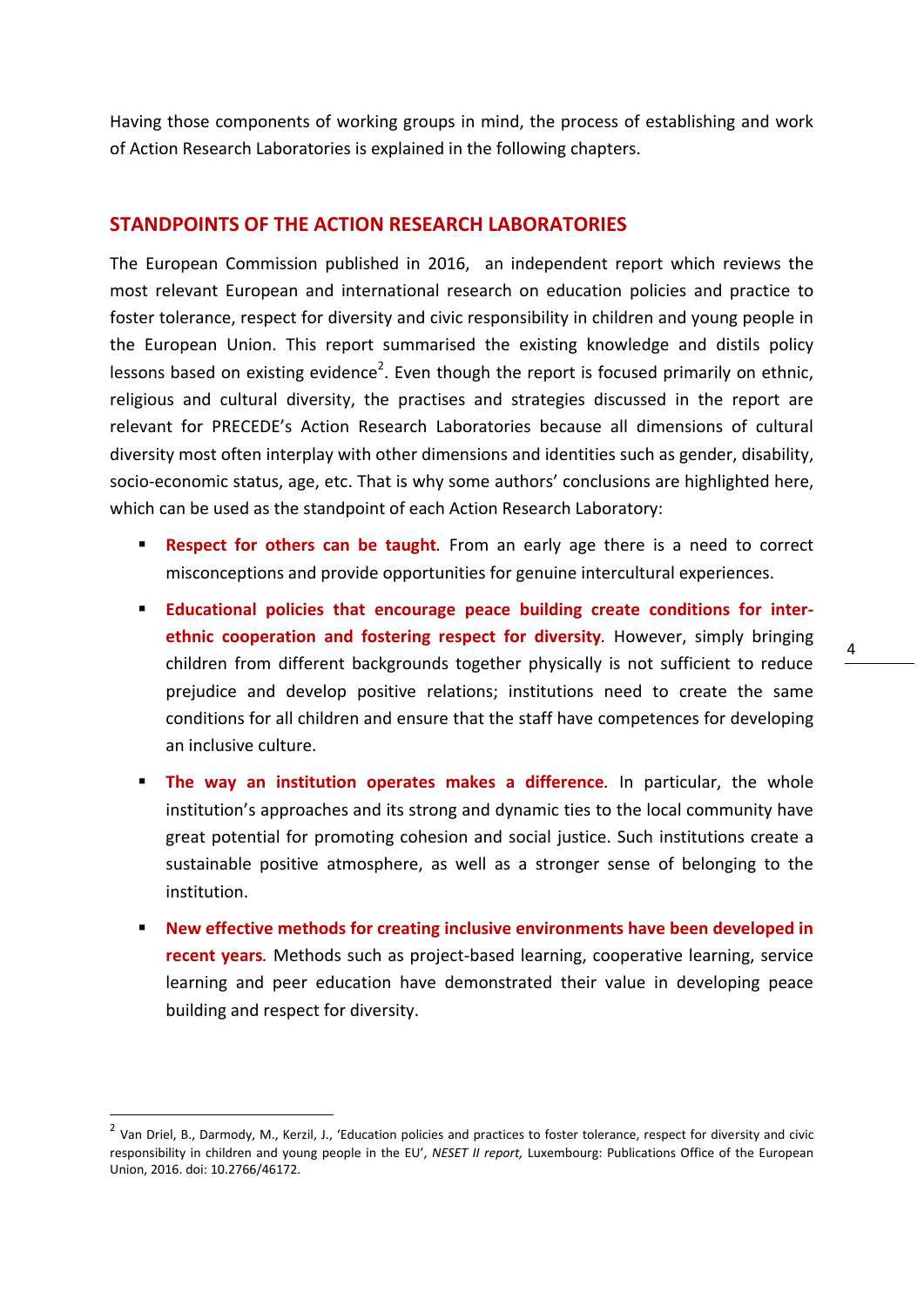- **Extra-curricular activities can promote tolerance and understanding**. After-school activities can help build on classroom learning and can contribute to the creation of a dynamic and inclusive school.
- **Approaches that foster social and emotional learning matter***.* Educational approaches that facilitate a child's social and emotional development have been shown to be powerful tools in promoting peace building and respect for diversity.
- **Effective leadership and governance are essential.** The personal commitment of the persons involved in the process of peace building and respect for diversity to an ethos of diversity is critical. Such commitment needs to be reinforced by professional development in these field.
- **Staff involved in early childhood development and education need training for respect for diversity and peace building***.* Evidence shows that intercultural competence of teachers, educators, managers and other staff which work with children in educational, social, health and other institutions need to be strengthened.
- **Education is a shared responsibility between educational institutions and other stakeholders***.* Partnerships between kindergartens, schools, communities and parents help connect better to local needs. They also increase mutual understanding and trust between educational staff and community, as well as recognition of the assets and expertise of various stakeholders.
- **Educational institutions could benefit more from third-sector know-how***.* Local and international NGOs with specific expertise in the field can enhance the expertise in educational institutions, but are underutilized in both formal and in-formal education.
- **Preschool and school curricula need to incorporate diversity better.** Minority children often find it difficult to identify and engage with the learning process and the content of a mono-cultural curriculum. Addressing religious, ethnic and other forms of diversity is a critical aspect of education. Culturally sensitive approaches can be effective in promoting inclusion. At present, there is a widespread failure among EU nations to adequately meet this challenge.
- **More research and data regarding what works to combat intolerance and promote respect for diversity is needed***.* Though there is some evidence to show what works when combating intolerance and promoting diversity, most evidence remains anecdotal. Much more systematic and solid evidence is needed.

The abovementioned standpoints have at least two purposes: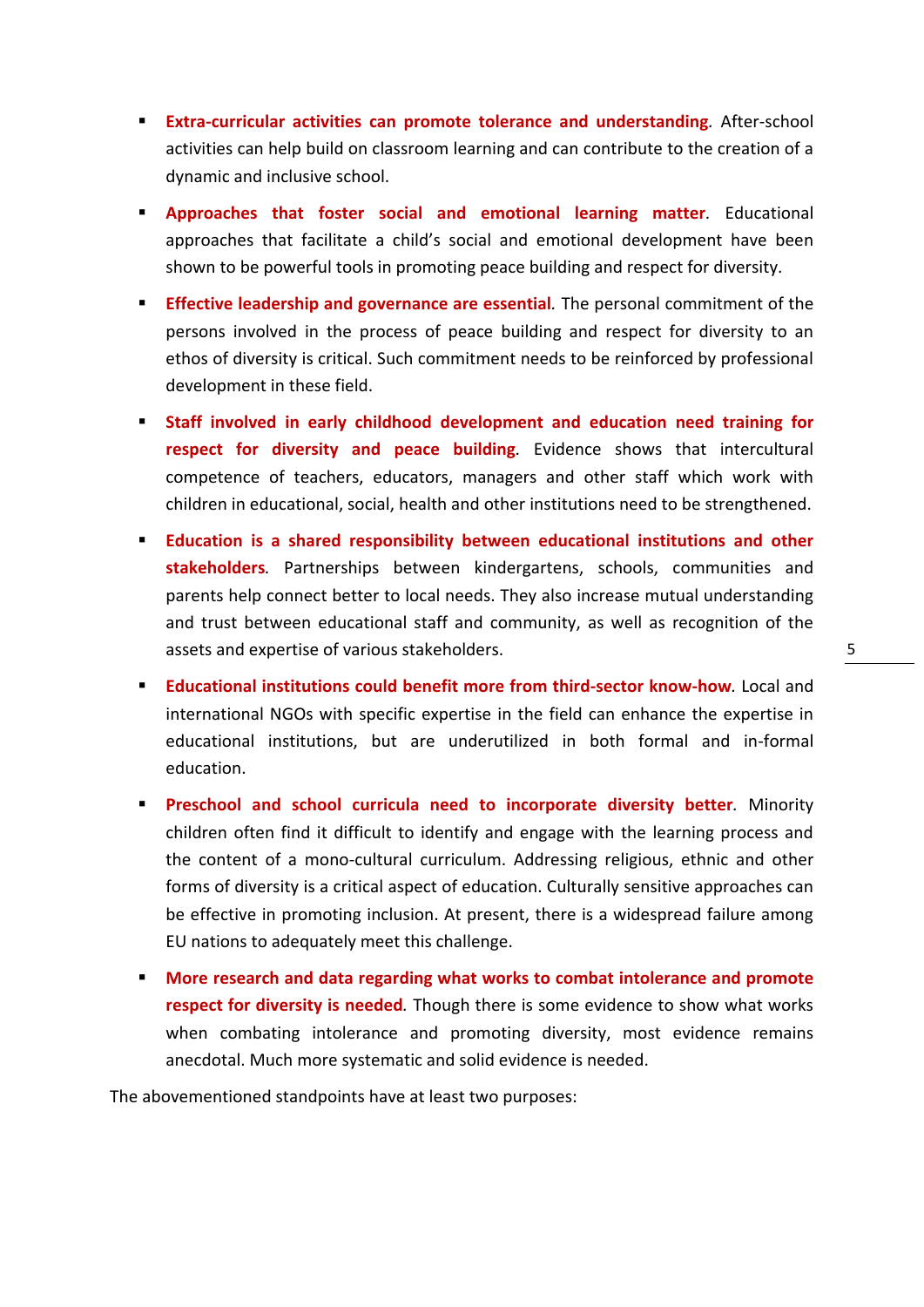- they improve the need to establish national or local action research laboratories directed at the improvement of respect for diversity and peace building in early childhood development and education
- they can serve as a source of possible themes or goals of work of such laboratories.

Anyhow, these laboratories should not be established just because of the need of the PRECEDE project. They should start a long and complicated process in each local community, which will lead to better societies in which every child and every family will be able to experience their rights on life free of any kind of discrimination, as well as all rights which are guaranteed in the Convention on the Rights of the Child as well as in the Convention on Human Rights.

# <span id="page-5-0"></span>**GETTING STARTED**

The CSOs' which participate in the PRECEDE project want to establish strong and long-term groups of people who will work together on the reconciliation process through peace building and respect for diversity issues in early childhood development and education. In each country, at least one Action Research Laboratory will be established and will work in the direction of increasing the awareness of community members about the importance of common work. To ensure sustainability of the Action Research Laboratory and its impact on the respect for diversity and peace building process, it is necessary to involve all relevant stakeholders who are active in this sphere and develop a strong collaboration amongst them. It is extremely important that no one is excluded and that all people and organisations have a chance to participate.

The first steps which should be done are:

- 1. **Make a list of all stakeholders in the community who deal with young children, respect for diversity and peace building** (having in mind the different actors: ministries, local authorities, academic society, educational staff, social and health institutions, NGOs, parents, citizens, etc.).
- 2. **Organise the initial meeting with several representatives from the community to introduce the idea of the Action Research Laboratory** (you can organise meetings with representatives of all institution identified in first point or choose some of them, as directors of kindergartens, representative of some NGOs which are focused or working with young children, other CSOs, representative of relevant ministries etc.).
- 3. **Conduct some individual initial consultations with potential partners or people that can support the initiative and give some positive impact on the action**. The purpose of these consultations is to become familiar with their ideas about peace building, respect for diversity and actions which could be taken to improve early childhood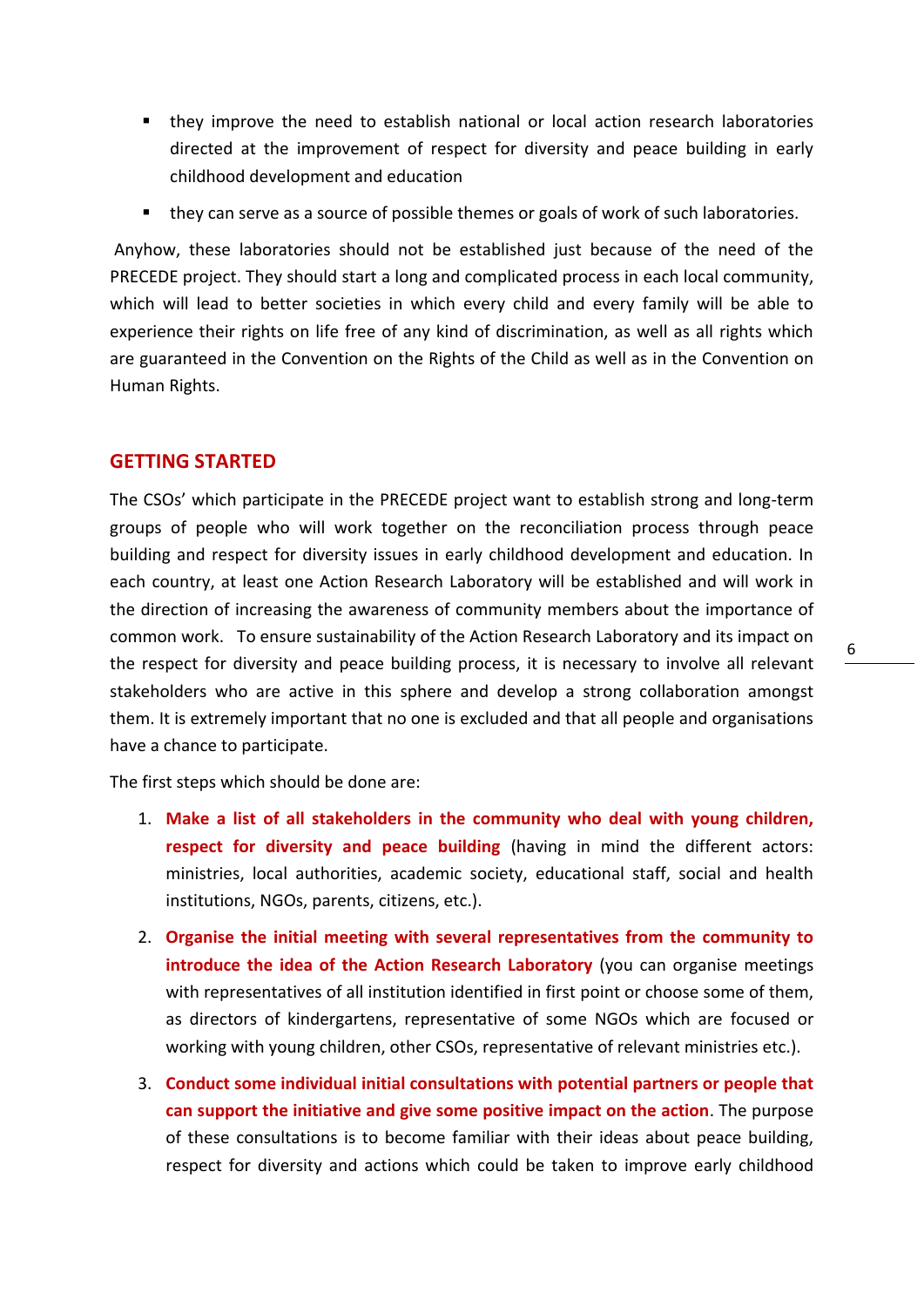development and education (how to implement them, who should be involved, in which circumstances etc.)

- 4. **Design a plan for the first meeting of the Action Research Laboratories**. In that plan, the presentation of the PRECEDE project, the goals of action research laboratories and discussion about the working plan should be included.
- 5. **Prepare an invitation letter for potential participants**, with an explanation of your motivation and expectations of the meeting. In the letter, the positive impact of the Action Research Laboratory should be expressed, as well as the key concepts of the work.

The personal qualities and practices of the Action Research Laboratory are integral to an action's success or failure. Staff can make as much impact through their modelling - or failure to model - the vision and values of the respect for diversity and peace building as through their actual activities. Due to these reasons, it is important that the NGO carefully chooses the representative who will lead the process of the establishment of the Action Research Laboratory.

Some **characteristics** required for the leader of that process are<sup>3</sup>:

- **Ability to establish relationships** with a wide range of different people and stakeholders through listening, patience, and demonstrating respect.
- **Prior community knowledge and credibility** will help in advocating for the importance of peace building and respect for diversity in early childhood development and education, as well as in the activities which will be implemented by the Action Research Laboratory.
- **Familiarity and rapport with the persons in vulnerable situations**,as people (especially children) who live in poverty, children with developmental disabilities, people who belong to national minorities, Roma communities, children who live in institutions etc. It means that the leader should have an understanding of how to approach and communicate effectively with them and have empathy for them.
- **Emotional maturity**, especially the ability to differentiate and properly identify one's emotions in collaborative situations and ability to prevent any conflict which can be caused by someone's emotions.
- **Ability to be indifferent to political topics.** Be cautious of any political ambitions that may influence the Action Research Laboratory members' approach or community perceptions of them.

**.** 

<sup>&</sup>lt;sup>3</sup> Adapted from Bolton, N. & Amaral, L. (2013). Strategic Community Peacebuilding in Practice. CRS: Catholic Relief Services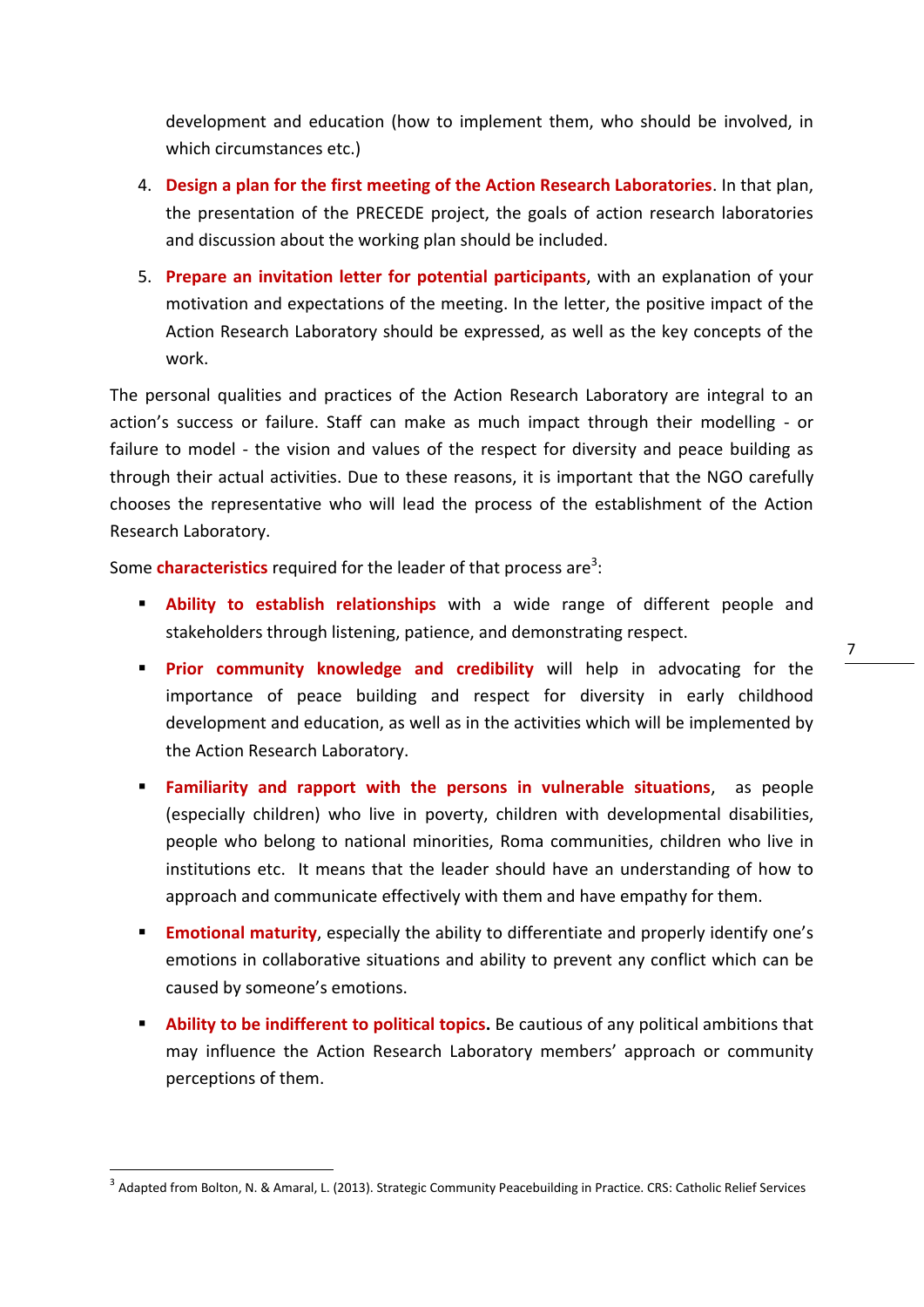**Interest, commitment, and passion for peace building and respect for diversity**. The NGO should choose a leader who has basic knowledge of the subject of the Action Research Laboratory, as well as an interest to learn and grow in that sense.

However, one person who will lead the establishment and functioning of the Action Research Laboratory is not enough. This should be team work which involves several members of the NGO. That is why **the preparation of a core team from the NGO** is also one important component which should be realised at the very beginning of the process. It is useful to allocate tasks to the staff based on their strengths and skills, but also pair lessprepared staff with more experienced colleagues for accompaniment and mentoring. This helps to ensure continuity and quality even in short-term or fast-paced projects. It is also important to create opportunities for team members to support and encourage one another in different stages of the process. However, the most important activity in the preparation of the core team is to provide **training/workshops** to make sure that all members understand the project's theories of change and how the activities intend to contribute to the desired results. The best way to organise such a training/workshop is to invite an external expert from the local community who will lead and monitor this activity. The training/workshop should involve concepts of peace building, respect for diversity, reconciliation, early childhood development and education, collaboration, as well as the concept and role of action research in these fields.

When everyone has a clear picture about the project, activities, tasks and their meaning, the Action Research Laboratory can start working.

# <span id="page-7-0"></span>**THE FIRST MEETING**

Once the NGO succeeds to motivate different stakeholders and their participation in the Action Research Laboratory, the first meeting should be organised. As it has already been mentioned, each Action Research Laboratory should involve different stakeholders, including preschool teachers, managers of kindergartens, representatives of children in vulnerable situations (for example, NGOs which are working on the improvement of their rights), representatives of local or national authorities, some academic staff from universities or scientific institutions, some people who work in social welfare and in the health sector). It is a very diverse working group and the first meeting can be crucial to the integrity and success of the Action Research Laboratory.

The first meeting has at least three aims. These are:

 **to build a respectful initial relationship among participants** (it helps to create a working atmosphere and environment, as well as to support participants to be relaxed and active)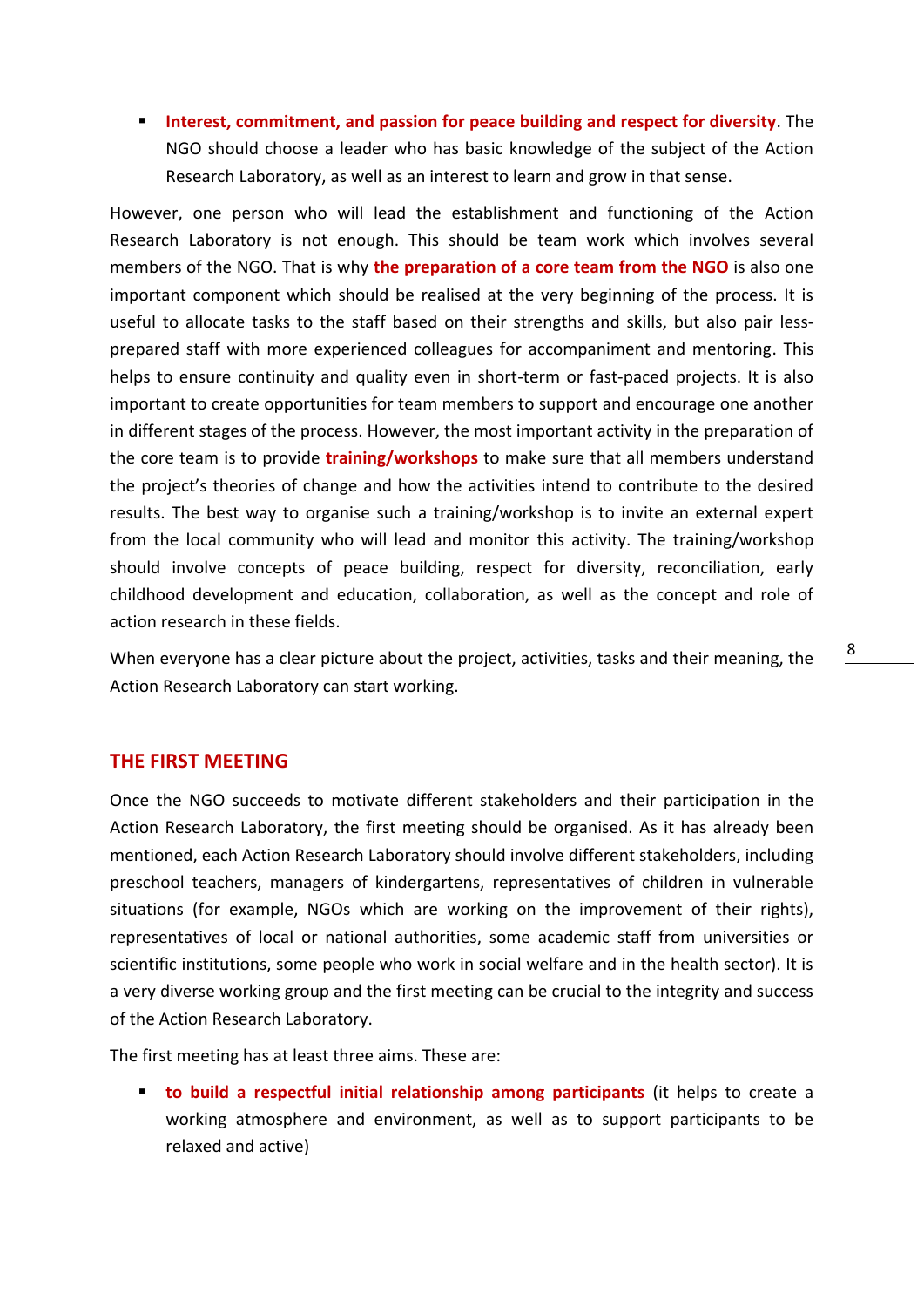- **to create and to adopt the rules of common work** (ground rules articulate a set of expected behaviours of participants and provide expectations how the meeting will run, and how participants will treat each other during discussions and common work)
- **to present the PRECEDE project**, the goals of the Action Research Laboratory and discussion about the working plan (these materials should be prepared before the meeting, as is mentioned in the previous chapter).

The most common way to reach **the first aim of the meeting** is by using **ice breaker games**. An ice breaker is an activity, game, or event that is used to welcome and warm up the conversation among participants in a meeting, training class, team building, or other event. Any event that requires people to comfortably interact with each other and a facilitator is an opportunity to use an ice breaker<sup>4</sup>. An effective ice breaker will warm up the conversation in your training class or meeting, reinforce the topic of the session, and ensure that participants enjoy their interaction and the session. When participants don't know each other, the ice breaker will help them introduce themselves to other participants.

Here are some examples of ice breaker games<sup>5</sup>:

- **Known Unknown**: Divide the group into pairs. Ensure that the persons in the pair do not know each other. Give them some time to introduce themselves. They have to say something about themselves which is well known and something which it is not (For example: My name is Indira. A lot of people know that I work in a social welfare centre as a social worker. People also know that I am married and that I have two children. It is not well known that I like to ride a bicycle and that I used to live in Barcelona ….). At the end of the activity, each participant presents her/his partner to whole group.
- **Bingo**: Make a Bingo list with different questions with lines under each for a signature. Each participant should have their own list. Participants walk around while asking questions and try to find someone who will sign on the line under the question. It has to be the signature of the participant who can answer the question with a "Yes". The first participant to complete their list wins. An example of the Bingo list is:

Have you ever been to the USA?

**.** 

Do you have a pet? Do you live in a house?

 $^4$  Retrieved from humanresources.about.com/od/glossaryi/g/what-is-an-ice-breaker.htm, at 9<sup>th</sup> July 2016.

<sup>5</sup> See also: 40 Icebreakers for Small Groups, at: [https://insight.typepad.co.uk/40\\_icebreakers\\_for\\_small\\_groups.pdf](https://insight.typepad.co.uk/40_icebreakers_for_small_groups.pdf) or http://icebreakerideas.com/best-icebreaker-games-adults.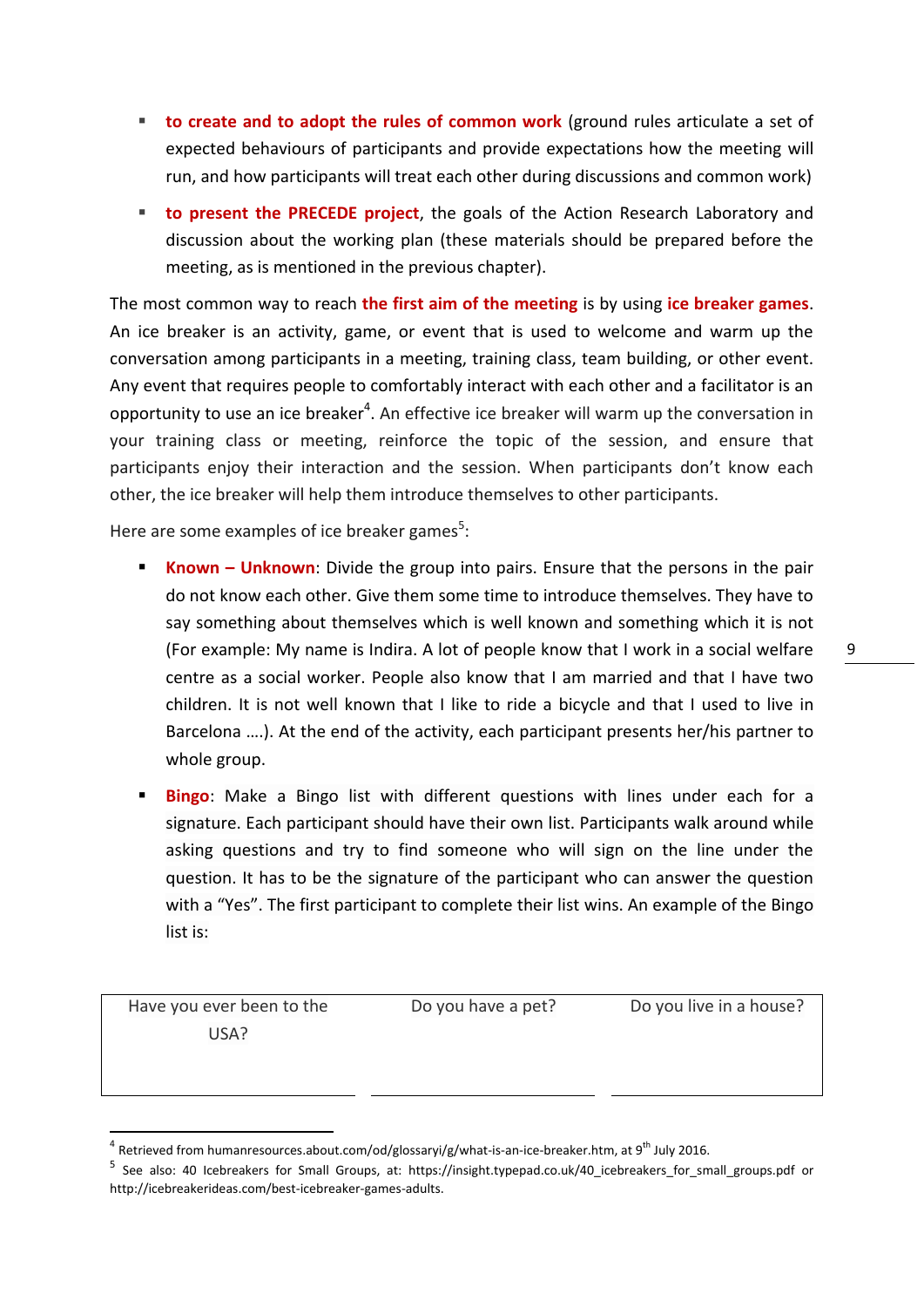| Have you ever participated in a | Do you speak a second  | Have you ever met a     |
|---------------------------------|------------------------|-------------------------|
| marathon?                       | language?              | celebrity?              |
|                                 |                        |                         |
|                                 |                        |                         |
| Have you ever played an         | Have you ever lived in | Do you have a favourite |
| instrument?                     | another town?          | singer?                 |
|                                 |                        |                         |
|                                 |                        |                         |

- **Fact or fiction**: Ask each participant to write on a piece of paper three things about themselves which may not be known to the others in the group. Two are true and one is not. Taking turns they read out the three 'facts' about themselves and the rest of the group votes which are true and false. This simple activity is always fun, and helps the group and leaders get to know more about each other.
- **My name is:** Go around the group and ask each participant to state his/her name and attach an adjective that not only describes a dominant characteristic, but also starts with the same letter of their name (for example: generous Grahame, dynamic Dave). Encourage participants to accompany each participant's statement with applause.

Of course, each NGO and facilitator is free to choose his/her own ice breaker activities to start the meeting.

**The second aim of the first meeting** is directed to the creation and to the adoption of the rules of common work. These rules should cover:

- **The meeting norms** (How often and where will Action Research Laboratory take place? Who will facilitate the meetings? Is the facilitator a rotating position? Who will take and share meeting notes and how?)
- **The communication norms** (How will participants communicate during meetings and outside of meetings? How will they ensure that each participant feels well and respected by others?)
- **The work norms** (What will happen if someone does not follow through on a commitment – misses a deadline, does not show up to a meeting etc.?; Which kind of procedure will the group choose for the decision making process?; Who will be responsible for the agenda, etc.)

Each question should be answered in each Action Research Laboratory, depending on the needs of each of the PRECEDE project's participants. However, it is important to ensure that each Action Research Laboratory guarantees the following standards:

**to promote** respect of each participant – by respecting each other's ideas, the group members, by counting on everyone's opinion, by honest communication …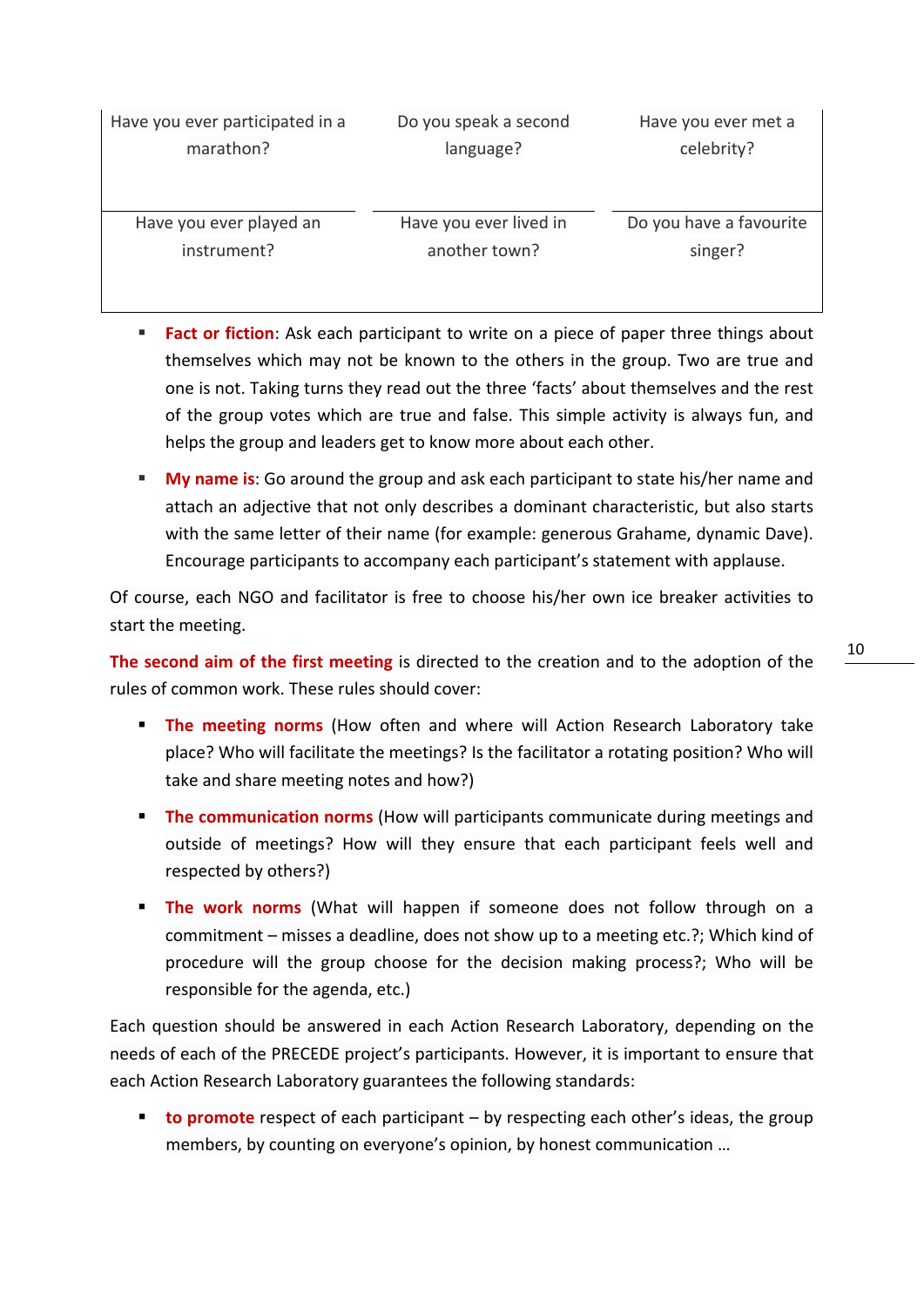- **to develop** a work environment where all participants will do an equal amount of work – by equal division of responsibility of the tasks
- **to help** each participant to have a common understanding of goals that the Action Research Laboratory should achieve
- **to encourage** effective communication and openness to compromise by willingness to cooperate with others on their ideas, voting on disagreements, by supporting each participant to give his/her own ideas, by avoiding any kind of criticism …
- **to be aware** of time management by attending and arriving to meetings on time, by respecting deadlines, by orientation and remaining on task ….

Here are some commonly used ground rules which could help reach the abovementioned standards<sup>6</sup>:

- **Everyone participates, no one dominates**
- One speaker at a time
- Share your experience (not others)
- Be positive, non-judgmental and open to new ideas
- Staying on schedule is everyone's responsibility honour time limits
- **Have fun**
- $\blacksquare$

**.** 

Each facilitator from each NGO is invited to choose his/her own way in which the rules of the Action Research Laboratory will be adopted. They can be proposed by the facilitator or they can be offered by the participants. Anyhow, once the rules have been agreed upon, they should be respected by all participants. It is helpful if the rules are visible at each meeting or given to each participant.

**The third goal of the first meeting** is directed to the presentation of the PRECEDE project, the goals of the Action Research Laboratory and discussion of the working plan. This goal could be reached by the presentation of the way in which the PRECEDE project has developed in the country in which the Action Research Laboratory will work. The presentation should be short, interesting and concentrated on the results reached by all the project's components and activities. It is an opportunity to emphasise to all persons and organisations which factors are meritorious for the success of the project. The international connects and aspects of the project should also be mentioned. The presenter should open the possibility for questions after the presentation.

<sup>6</sup> Adapted fro[m http://getthepicture.ca/a-list-of-ground-rules-for-effective-meetings/,](http://getthepicture.ca/a-list-of-ground-rules-for-effective-meetings/) at 10th July 2016.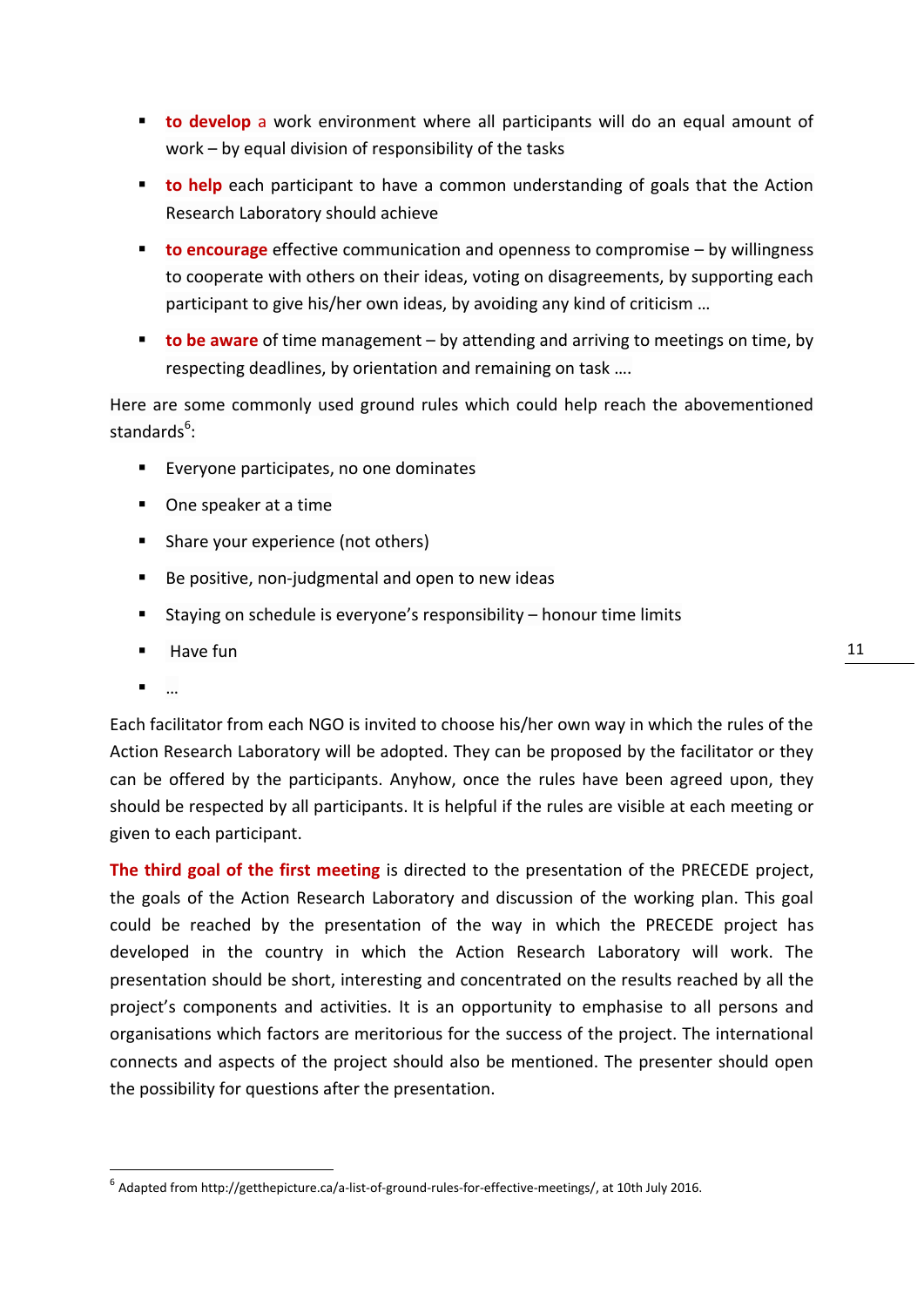The introduction of this guide can be used for the goals of the Action Research Laboratory. However, this general framework should be adapted to a national or local context. It is closely connected with the working plan which should be developed in each Action Research Laboratory. Due to the fact that each Action Research Laboratory is based on the collaborative learning and working process, it is not recommended to prepare a detailed working plan in advance. It is more acceptable to finish the first meeting with a discussion about the possible ways to reach the goals of the Action Research Laboratory. It is very important that all participants have a chance to propose their idea about that. The discussion about the working plan could be organised by workshops. The participants could be divided in smaller groups and propose the ways in which each goal of the Action Research Laboratory could be reached. Each group should offer:

- tasks connected with a particular goal of the Action Research Laboratory
- activities which will lead to the expected results
- time-table and participants for each activity.

At the end of the meeting, each group presents their work. However, it is not necessarily that work plan that is adopted. It is better to let some time for reflection and make an agreement that the work plan will be adopted at the next meeting which will be organised in the close future. It means that the first meeting should be closed with an agreement on the time and place of the next meeting.

#### <span id="page-11-0"></span>**GO FURTHER**

Even though each Action Research Laboratory should develop a unique work plan, they should have some common characteristics and field of work.

**Firstly**, it is important that each participant has an opportunity **to present the work of the organisation in which he/she works**. The point of the presentation of each participant is to highlight the ways in which her/his organisation contributes to peace building and respect for diversity in early childhood development and education. In that way, everyone will have an opportunity to know each other's work better and the facilitator will be able to build a picture of the existing practice in this field in each national or local community contest. Moreover, it is the first step in building connections among different institutions which are necessary for the beginning of a collaboration between different sectors and institutions.

**Secondly**, each Action Research Laboratory should **define the main barriers, bottlenecks and enabling factors in the process of respect for diversity and peace building in early childhood development and education**. To gain insights into this, the conclusions of the Country Analysis Report conducted in 2013 and 2016 in the framework of the PRECEDE project could be used. This analysis could serve as an introduction to the common work on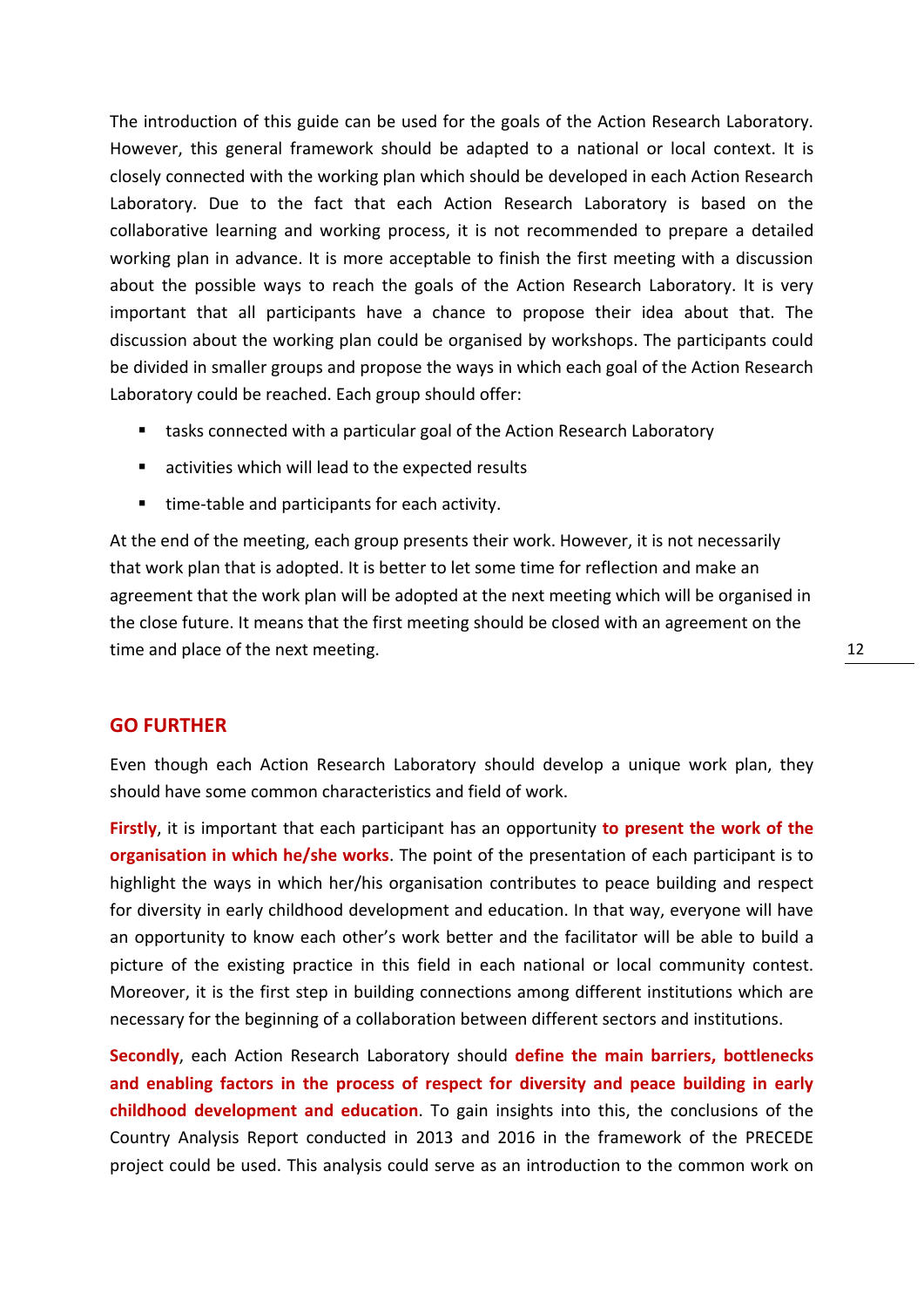that topic, based on a SWOT analysis. As it is well known, a SWOT analysis is a process that identifies the strengths, weaknesses, opportunities and threats of an organisation, community or group in some specific domain of work. Specifically, the SWOT analysis is a basic, analytical framework that could assess what the Action Research Laboratory could and could not do in the process of the improvement of peace building and respect for diversity in early childhood development and education, as well as its potential opportunities and threats.

Following questions could help in the process of the SWOT analysis:

- **Strengths:** 
	- What advantages does the Action Research Laboratory have in the field of respect for diversity and peace building in early childhood development and education?
	- What kind of resources does the Action Research Laboratory have that institutions do not have if they act separately?
	- What do participants see as strengths of each participant of the Action Research Laboratory?
	- What factors contribute to the strengths of the Action Research Laboratory?
- Weaknesses:
	- What should exactly be improved in the field of peace building and respect for diversity in a concrete local community/state?
	- What should be avoided as the results of work in that direction?
	- Who and how can the work of the Action Research Laboratory be jeopardised?
	- Who and how can the process of improvement of peace building and respect for diversity in early childhood development and education be jeopardised?
- **Opportunities** 
	- What opportunities exist that the Action Research Laboratory can use to improve peace building and respect for diversity in early childhood development and education?
	- What kind of actions could be helpful?
	- What are the resources of the Action Research Laboratory, as well as the resources of national or local policies and laws?
	- What activities are participants ready to take?
- Threats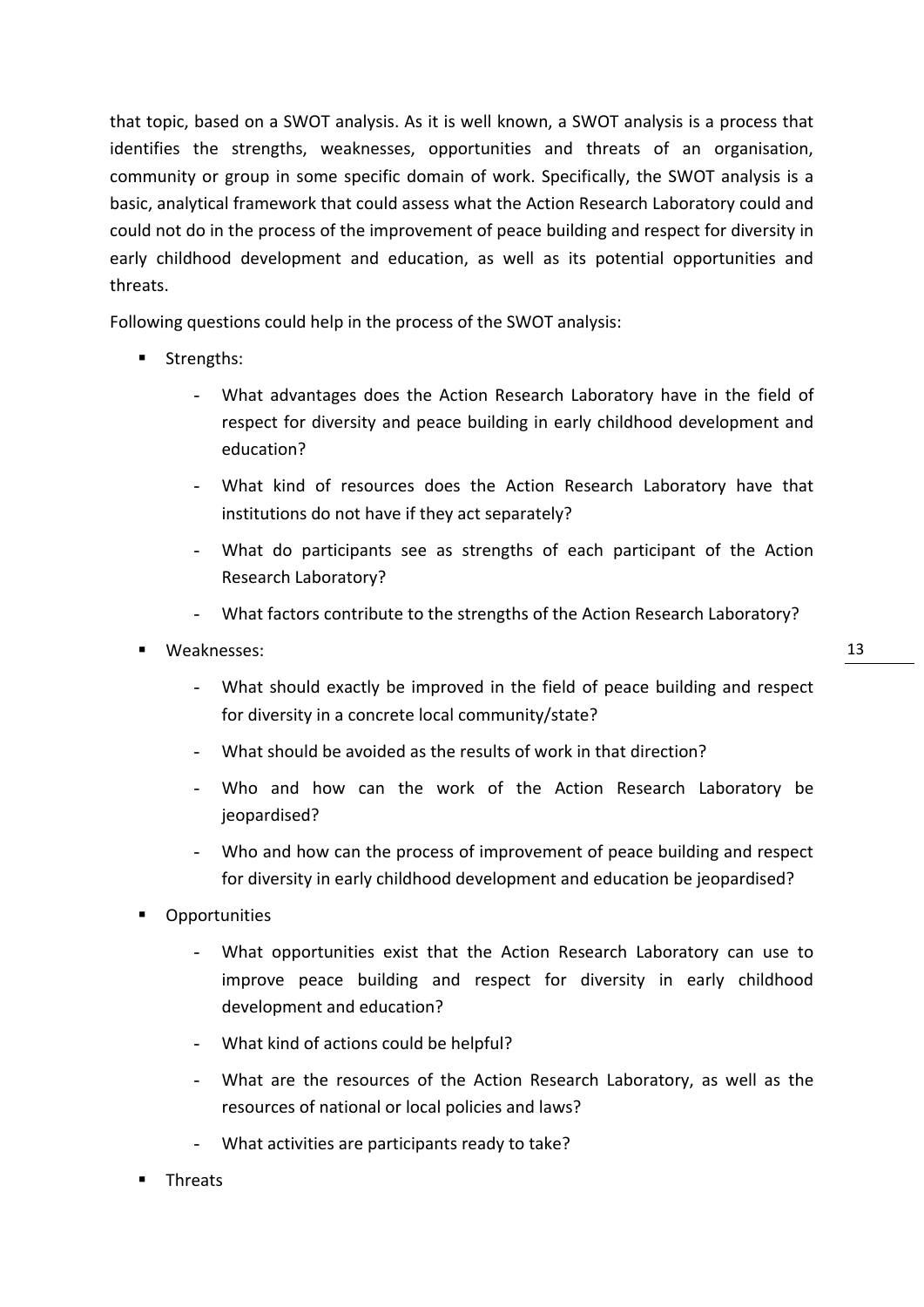- What obstacles exist in the field of peace building and respect for diversity in early childhood development and education?
- Do participants have some negative experiences in working in the field of peacebuilding or promotion of diversity?
- Which standards should be reached?
- What jeopardises the achievement of quality standards in the work of the Action Research Laboratory?
- Could any weaknesses seriously threaten the work of the Action Research Laboratory?

Once a SWOT analysis has been completed, the Action Research Laboratory is ready for its concrete action. It means that when the results of the SWOT analysis are presented and discussed, each Action Research Laboratory **should plan at least one piece of action research which will be implemented**.

Precise instructions about action research are available in The Action Research Guide for Respect for Diversity and Peace Building, which was developed in the framework of the PRECEDE project and available at ????. The action research can be organised in each organisation which participates in the Action Research Laboratory, but the Action Research Laboratory can also be used as a place for specific pieces of action research. All depends on the results of the SWOT analysis, as well as the work plan of each Laboratory.

Here is just one example of a possible action research which could be implemented by some specific Action Research Laboratory.

# **Problem identification:**

According to the results of the SWOT analysis, there are several problems in the field of peace building and respect for diversity in early childhood development and education. The main problems are:

- stakeholders do not have the same picture (understanding) of social injustice, inequity and discrimination
- staff and institutions involved in early childhood development and education do not collaborate enough
- **a** lot of preschool teachers do not feel that they have the necessary competences to improve peace building and respect for diversity.

Each of the listed problems can be a separate theme of one action research, but they also can be treated together. That can be possible if all participants are to be active in the research process. A precondition for this are that all participants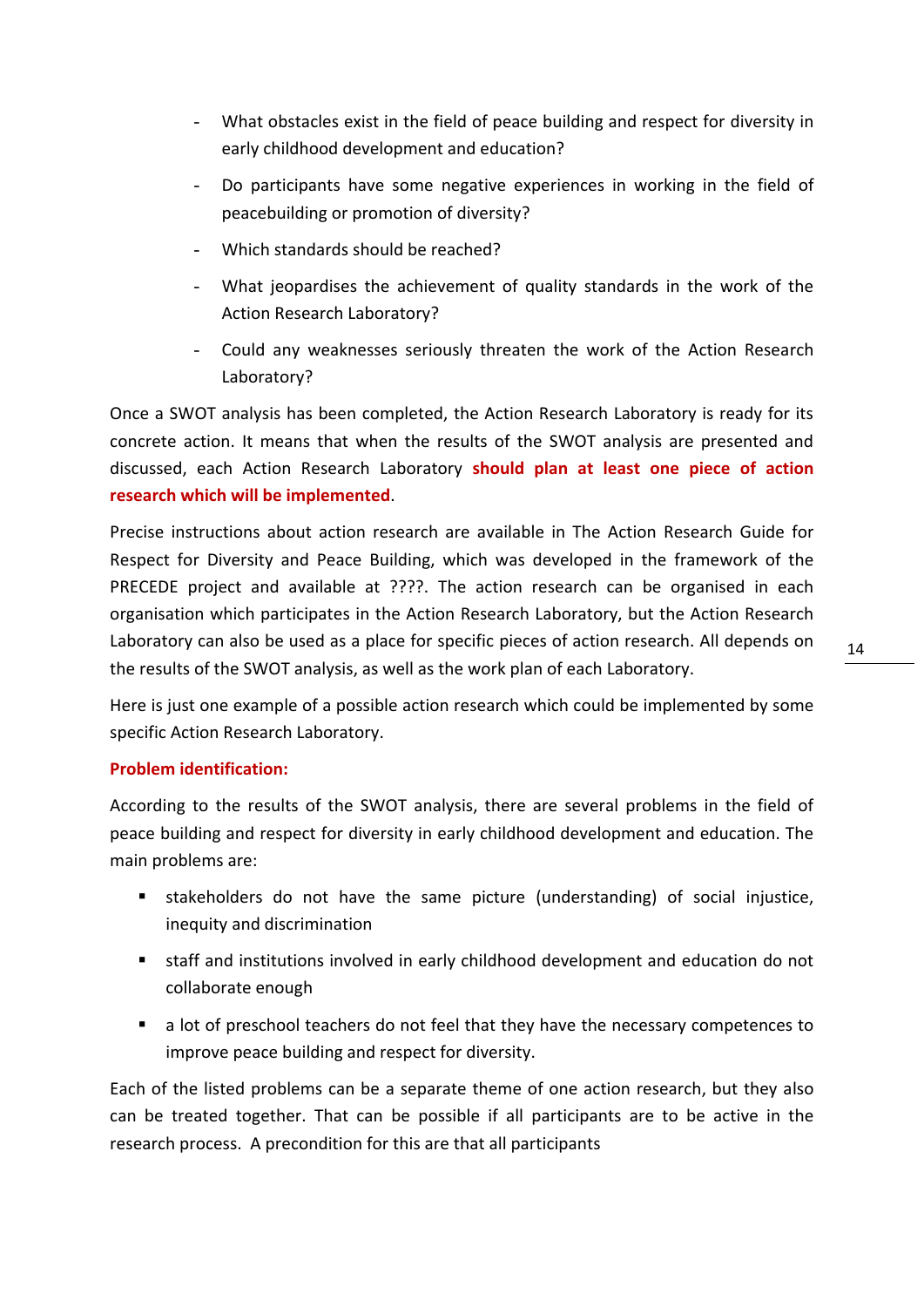- have basic knowledge about conducting action research (on-line guides and training animations can be used to ensure that)
- understand that these problems are broad enough to allow an important range of insight and findings, and narrow enough that they can be manageable.

# **Data collection:**

Case studies, focus groups, attitude and rating scales or questionnaires or vignettes could be used to measure all three mentioned problems. The Action Research Laboratory can develop their own instruments, but the participants' experience can be used, also.

For example:

- **E** each participant can write their own experience in the field of respect for diversity and peace building in early childhood development and education
- participants can make an agreement that each of them will organise one focus group in their own organisation
- some smaller group of participants can prepare a few vignettes and each participant can ask her/his colleagues to write their answers on questions connected with each vignette
- participants can propose questions which they find important for the topic and a common questionnaire can be developed
- the Action Research Laboratory can be divided into three groups, and each group can collect data for one of the three problems.
- Anyhow, everyone should know what, why, where and how the data will be collected.

The facilitator should ensure that all three problems (or other problems which were highlighted in the SWOT analysis) are covered by collected data and that collected data will be used in the action plan, as well as in the evaluation of the planned action. The best is to use different forms of data, to ensure that multiple perspectives of the problems will be available.

# **Plan of Action:**

The plan of action depends on the data which were collected in the previous phase, especially those which show some weak points regarding each problem.

For example, to harmonise the picture of social injustice, inequity and discrimination of all stakeholders, several actions could be implemented: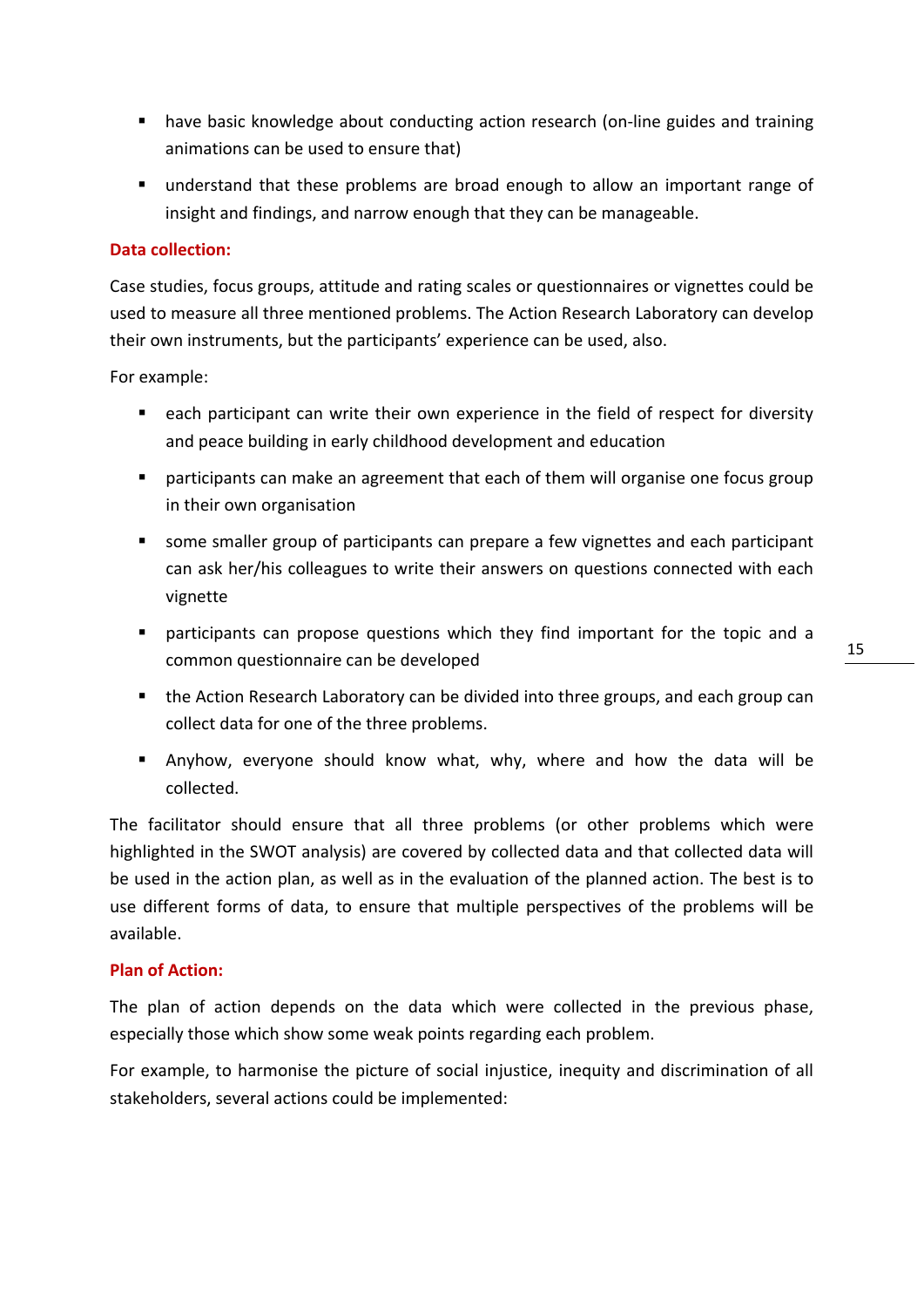- some trainings and workshops about respect for diversity and peace building in early childhood education for different stakeholders can be organised (however, the NGO needs to ensure some financial support and human resources for such activities)
- materials arising from the PRECEDE project could be delivered and presented in each organisation which participates in early childhood education and development
- some interesting media campaigns can be developed and implemented (this activity usually also implies some financial resources, but voluntarism of some non-profit media is also possible)
- participants of the Action Research Laboratory can be additionally educated in the field of peace building and respect for diversity in early childhood development and education, to expand their new knowledge and skills in their own organisations.

The following activities can be organised for the improvement of collaboration between the staff and institutions involved in early childhood development and education:

- some meetings of representatives of different stakeholders can be organised with the aim of developing a protocol for collaboration
- a working group for the analysis of existing documents, laws and practice can be organised - the results of these efforts can be presented at a conference, in the media, in the special edition of some local/national journal
- a few of the participants of the Action Research Laboratory could develop the protocol of collaboration of their institutions and tests its usefulness over a specific period (2 or 3 months)
- a special SWOT analysis could be organised with the representatives of different institutions, directed at the identification of the strengths, weaknesses, opportunities and threats of collaboration amongst them in early childhood development and education, respecting the peace building and respect for diversity (some agreement among institution should be the results of this SWOT analysis).

The activities for the improvement of competencies of preschool teachers for peace building and respect for diversity could be:

- to motivate some preschool teachers to participate in the special training for the implementation of the toolkit developed in the PRECEDE project
- to develop a network of mentors who will support preschool teachers in their daily practice
- to establish peer-support, where each preschool teacher will be associated with her/his colleague, to discuss and to improve their practice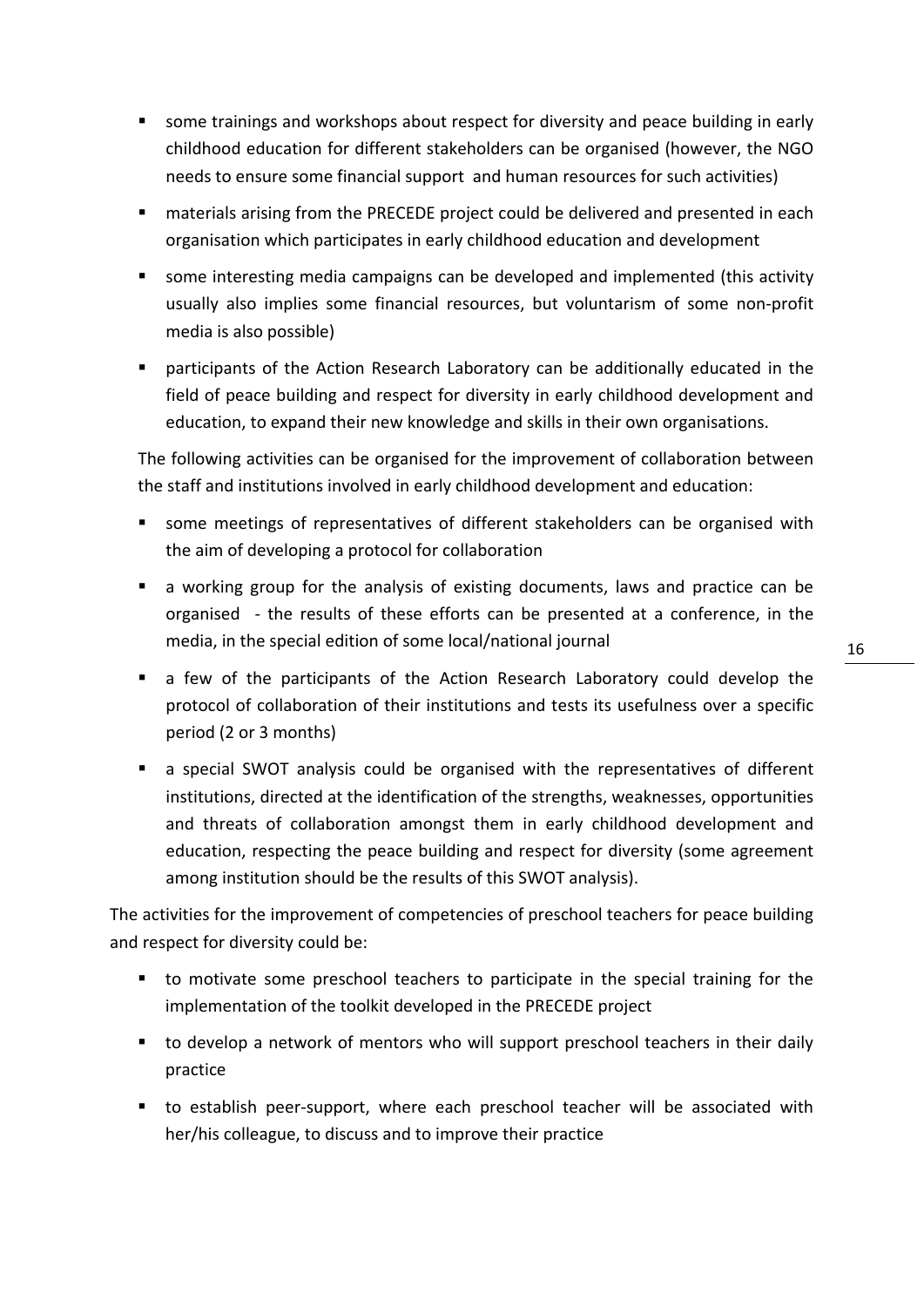to organise regular supervision of their work (at a local level, with trained supervisors)

Each activity should be accompanied with careful observation, and should be based on the data collected in the previous phase. Moreover, all implemented activities should lead to a new strategy or approach to peace building and respect for diversity in early childhood development and care.

#### **Analysis of Data:**

The purpose of the data collected at the beginning of the action research, as well as all actions, is to understand better all dimensions of the process of peace building and respect for diversity in early childhood development and education and to experience the value of the actions taken. The members of the Action Research Laboratory should take some time and discuss what they have learned from the data and actions, as well as which patterns, insights, and new understandings they have of the researched problems and fields they have discovered.

The lessons learned should be written and published in a way which will ensure that all persons and organisations involved in early childhood development and education can profit from them. Furthermore, the participants of the Action Research Laboratory should present the findings in their own organisations and try to use them to improve their own practice. These findings can be **used in the preparation of a position paper on issues related to the well-being of children, which each Action Research Laboratory will develop**.

If it is possible, some local conference about the results of action research can be organised. At that conference, each participant of the Action Research Laboratory should be active and present its own contribution to the project's success. All people who participate in each stage of the research, should be invited. Media should also help in dissemination of results and main ideas of the Action Research Laboratory.

# <span id="page-16-0"></span>**PLAN FOR FUTURE ACTION**

All abovementioned processes and activities will surely lead to the achievement of the general aims of the Action Research Laboratory. However, one piece of action research cannot change everything that needs to be changed and improved in the field of peace building and respect for diversity in early childhood development and education. That is why active action research laboratories should work long-term and continuously.

They have to give support to each participant to do their own action research in their own institutions or communities. Experiences which participants gained through work in the Action Research Laboratory is a good starting point for their further action research. The Action Research Laboratory should continue organising meetings, on a regular basic (for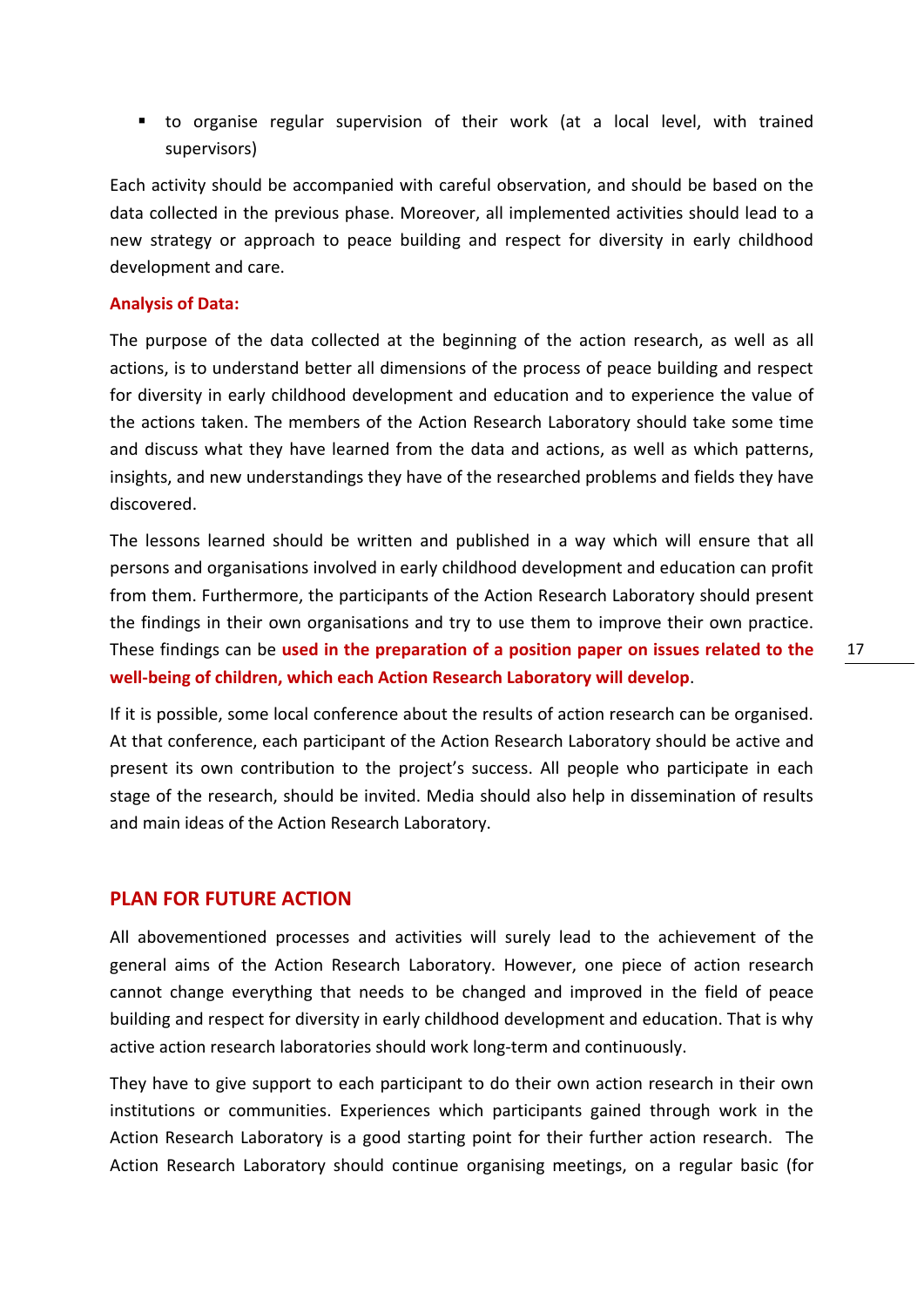example, once in each three months). At each meeting, agreements about further actions of each participant should be achieved. All activities should emerge from and contribute to the position paper on the issues related to the well-being of children, especially regarding peace building and respect for diversity in early childhood development and education.

The purpose of the Action Research Laboratory meetings is **to ensure that all actions will affirm principles which are important for changes in behaviour patterns and cultural values and norms that lead to quality development and education of every young child, regardless of its abilities, social background and other characteristics**. Those principles are:

- **Comprehensiveness** the ability to see the overall picture in order to make changes in behaviour patterns and cultural values and norms according to peace building and respect for diversity in early childhood development and education. Intolerance, disrespect, discrimination and conflicts come from multiple sources at multiple levels of society. This suggests that action research laboratories need to develop lenses to identify the needs of children in vulnerable situations, a vision of the laboratory, and actions that can get them there, having in mind the broader vision and purpose of the laboratories.
- **Interdependency** the ability to support the interdependent relationships of members of action research laboratories that are necessary for pursuing and sustaining desired changes. Work on peace building and respect for diversity involve a system of interconnected people, roles, and activities. Not one person, activity, or level of society is capable of designing and delivering the culture of peace on their own. This is why the quality of relationships among members of laboratories is essential for their success.
- **Sustainability** the ability to discover and strengthen the resources rooted in the context of early childhood development and education. Improving social justice is a long term prospect. This suggests that action research laboratories should serve as on-going capacity and resources for responding to and transforming recurring discrimination, conflicts or intolerance, by empowering their members.
- **Strategic pragmatism** the ability to respond proactively to different social needs and situations, as well as to reinforce a larger, longer-term change process. It means that action research laboratories need to link to the actual needs of society, and to the desired vision of change. In other words, the laboratories should strategically assess the activities they are working on.

However, the long-term activity of action research laboratories requires adequate infrastructure, such human resources, finance, and logistical mechanisms. In the case of action research laboratories developed in the PRECEDE project, the foundations are people, their relationships, desire to volunteer, and the social space that the NGO, as a partner in the PRECEDE project, ensures to support the process of transforming the society.